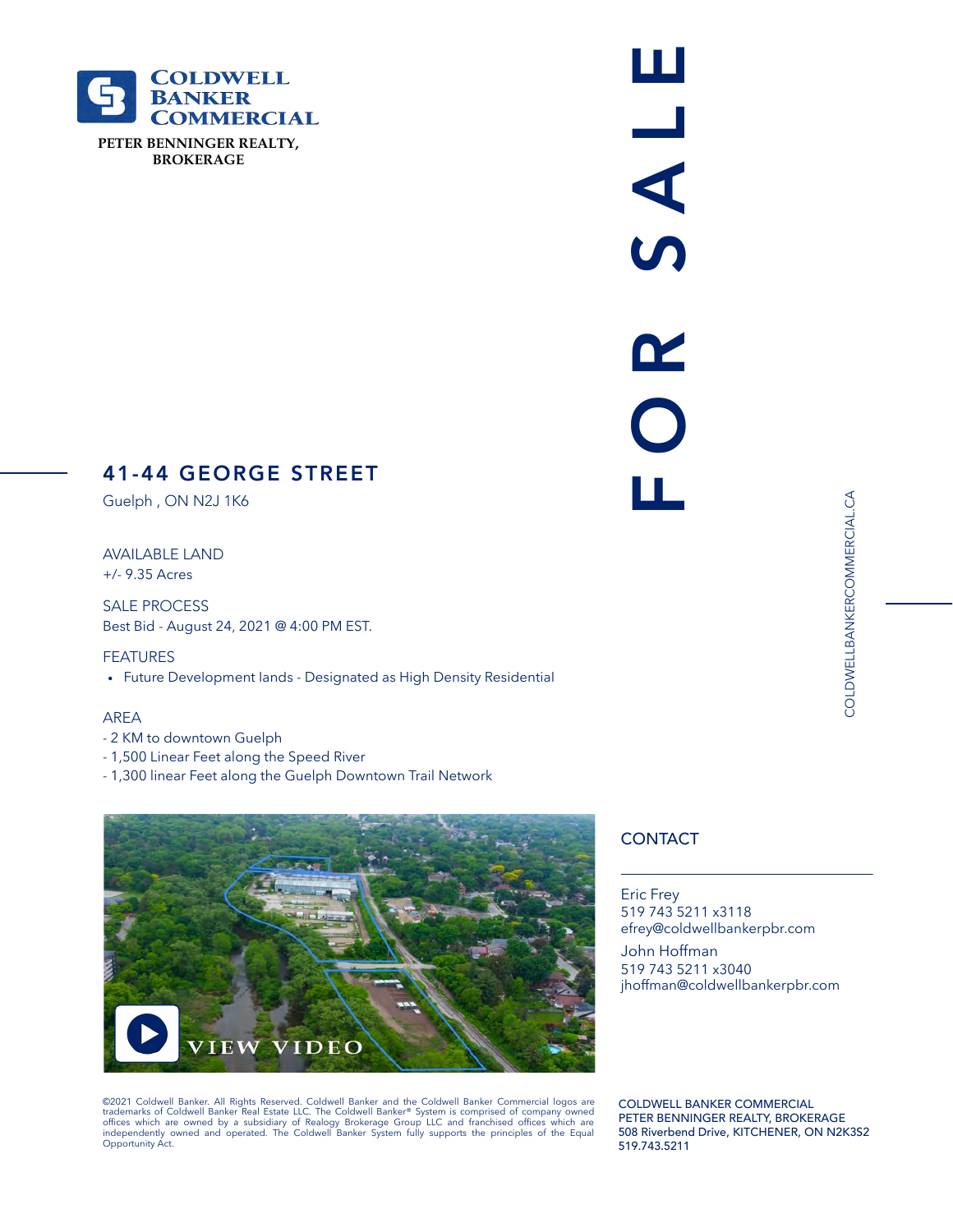## 41-44 GEORGE STREET

Guelph , ON N2J 1K6



### OFFERING SUMMARY

Sale Process: Best Bid due AUGUST 24 @ 4:00 PM

Building Size: 87,000 Square Feet

Lot Size: 9.35 Acres (+/-)

Current Zoning: B.4 - 15

Land Use Future Zoning High Density Residential

### PROPERTY OVERVIEW

Unique residential redevelopment opportunity with these 4 separate parcels sold together, totalling 9.35 Acres. In-between 1,500' along the Speed River and 1,300 Linear Feet along the Downtown Guelph Trail connects you to downtown in a scenic 2 KM walk. Currently the property contains 87,000 Square feet of industrial space, spread among 6 Buildings buildings. Under the Land Use Mapping this site is designated as "High Density Residential" which consists of an allowable 150 Units/Hectare and a maximum of 10 stories.Once the Confidentiality Agreement has been executed by the purchaser, then a full Confidentiality Information Memorandum will be provided along with all due-diligence documents.

## PROPERTY HIGHLIGHTS

- Environmental Studies complete
- GRCA setback analysis completed
- Archaeological Study completed
- Noise and Vibration study commenced
- Existing buildings being Sold As-Is where Is without existing owners equipment and machinery
- Existing owner/user willing to occupy beyond closing for 1 year
- Preliminary conversations with City Planning and Engineering



### COLDWELLBANKERCOMMERCIAL.CA

Eric Frey 519 743 5211 x3118 efrey@coldwellbankerpbr.com

John Hoffman 519 743 5211 x3040 jhoffman@coldwellbankerpbr.com **PETER BENNINGER**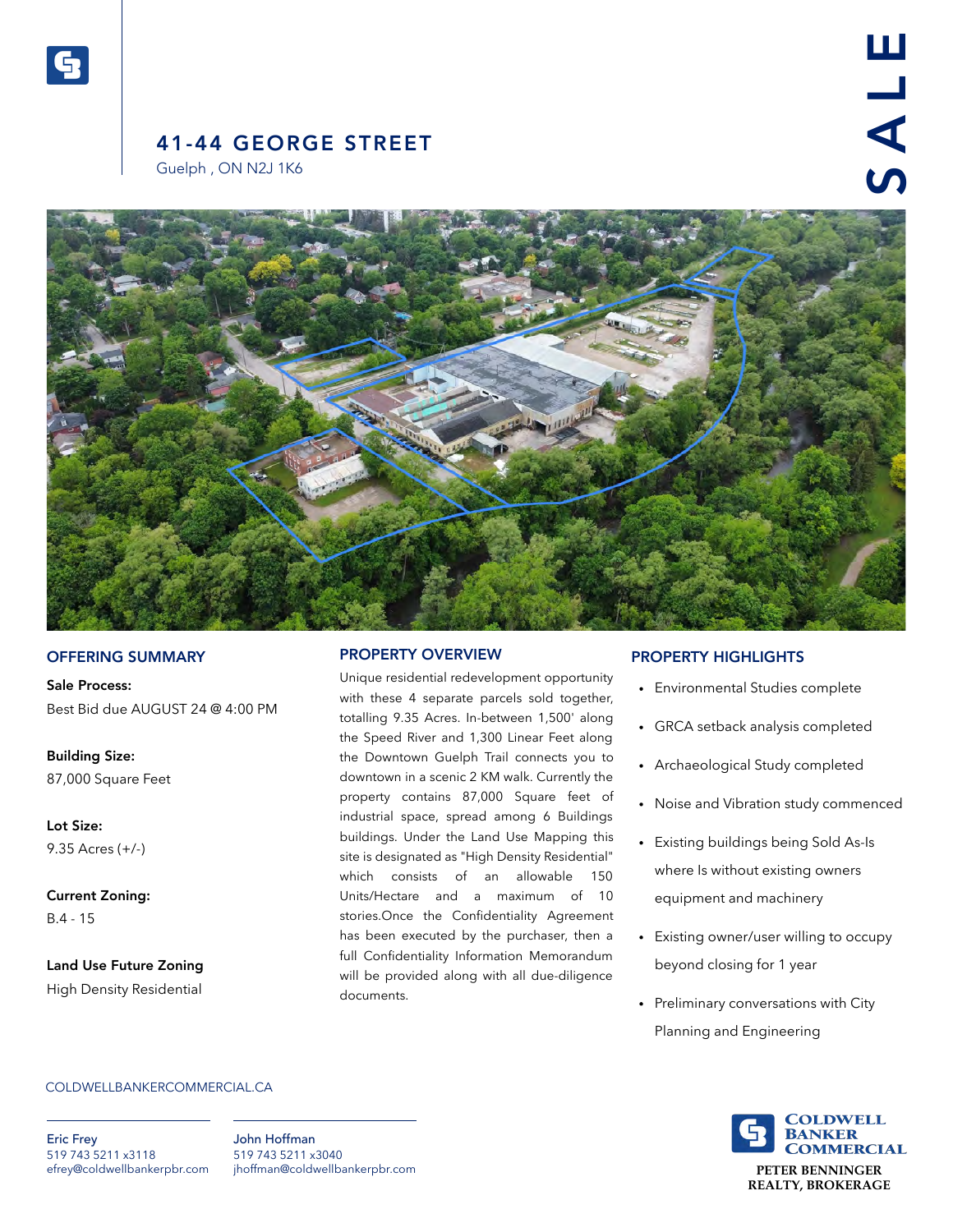## 41-44 GEORGE STREET

Guelph , ON N2J 1K6





COLDWELLBANKERCOMMERCIAL.CA

Eric Frey 519 743 5211 x3118 efrey@coldwellbankerpbr.com John Hoffman 519 743 5211 x3040 jhoffman@coldwellbankerpbr.com **PETER BENNINGER**

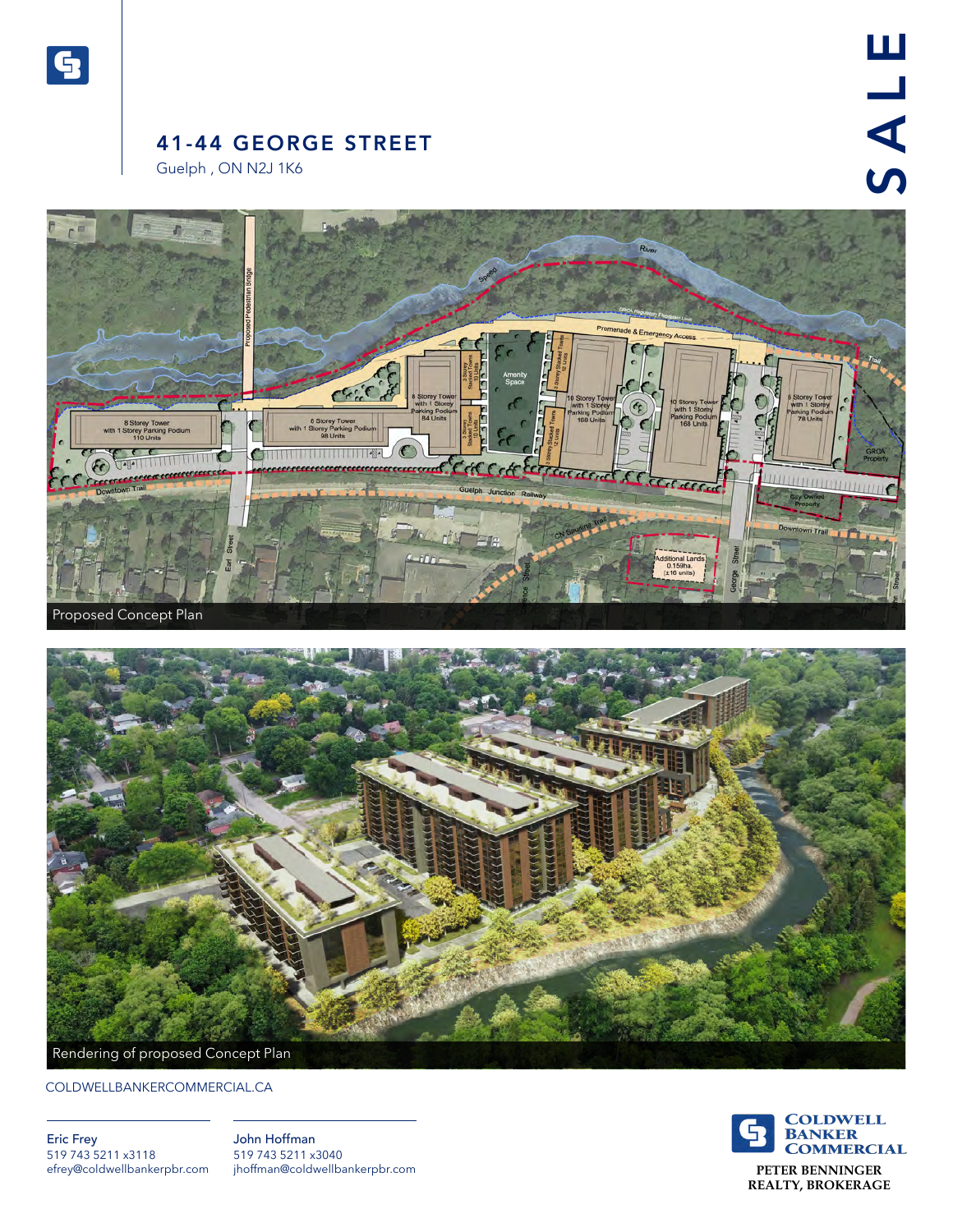

# 41-44 GEORGE STREET

Guelph , ON N2J 1K6

SALE



COLDWELLBANKERCOMMERCIAL.CA

Eric Frey 519 743 5211 x3118 efrey@coldwellbankerpbr.com John Hoffman 519 743 5211 x3040 jhoffman@coldwellbankerpbr.com **PETER BENNINGER**

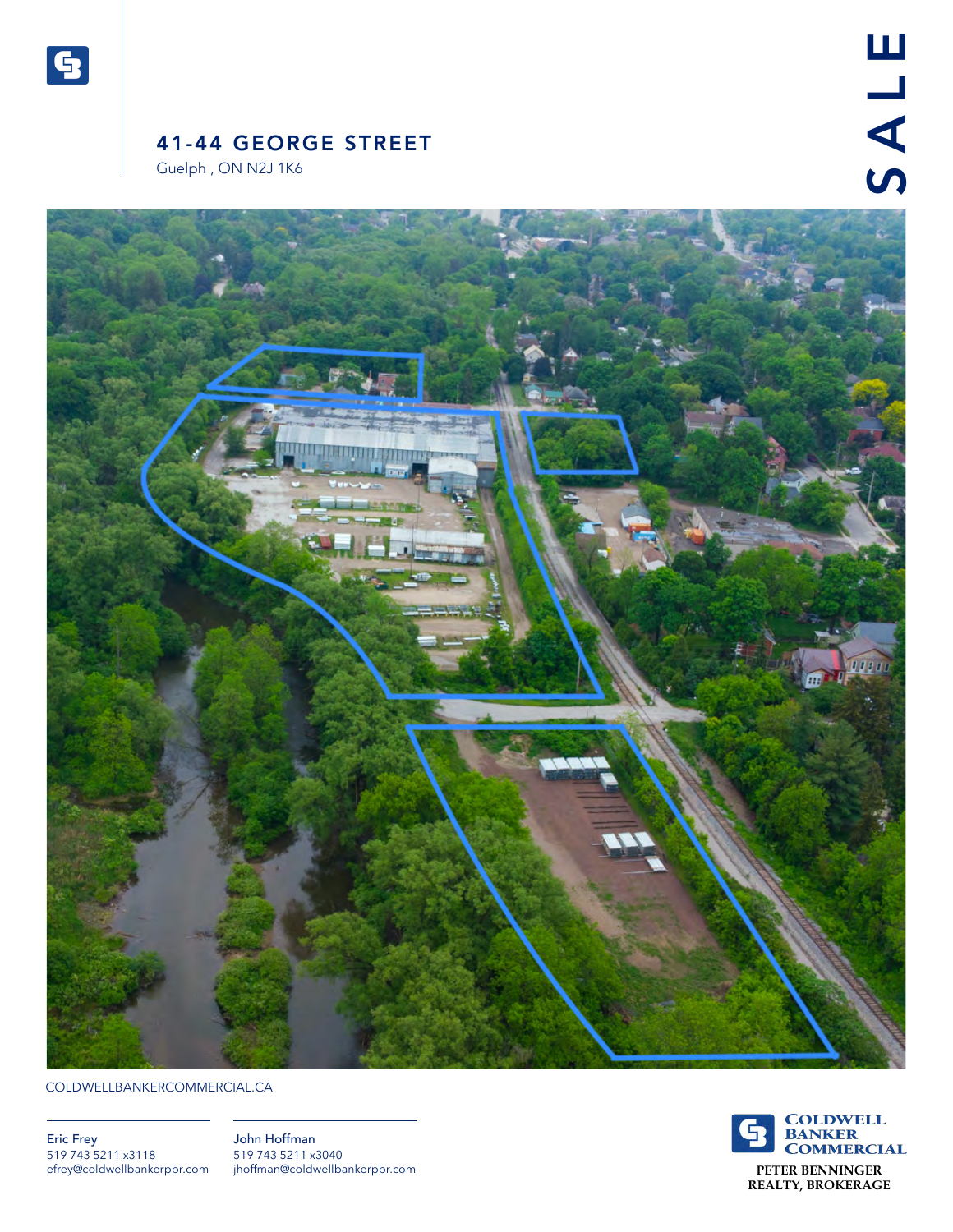

# **Confidentiality Agreement - Commercial**

## **Form 560**

for use in the Province of Ontario

| <b>BETWEEN:</b>                                                                                                                       | Coldwell Banker Commercial Peter Benninger Realty<br>(Seller/Buyer/Landlord/Tenant/Brokerage)                                                                                                                                                  |  |  |  |  |
|---------------------------------------------------------------------------------------------------------------------------------------|------------------------------------------------------------------------------------------------------------------------------------------------------------------------------------------------------------------------------------------------|--|--|--|--|
| <b>AND</b>                                                                                                                            |                                                                                                                                                                                                                                                |  |  |  |  |
| <b>CONCERNING:</b> confidential or proprietary information described as: 3rd party reports, Confidential Informational Memorandum for |                                                                                                                                                                                                                                                |  |  |  |  |
|                                                                                                                                       | the 9.35 Acres @ 41-44 George Street, Guelph, On.                                                                                                                                                                                              |  |  |  |  |
|                                                                                                                                       |                                                                                                                                                                                                                                                |  |  |  |  |
|                                                                                                                                       |                                                                                                                                                                                                                                                |  |  |  |  |
|                                                                                                                                       |                                                                                                                                                                                                                                                |  |  |  |  |
| FOR THE PROPERTY KNOWN AS: (This section is optional if the Property is not to be identified until after execution of this Agreement) |                                                                                                                                                                                                                                                |  |  |  |  |
|                                                                                                                                       |                                                                                                                                                                                                                                                |  |  |  |  |
|                                                                                                                                       | <b>DEFINITIONS AND INTERPRETATIONS:</b> For the purposes of this Confidentiality Agreement, "Provider" includes the employees and principals of the<br>فينقاط الناسي المستنبط والمستنب والمتحافظ والمتحافظ المستنب المستنبط المستنبط والمستنبط |  |  |  |  |

**DEFINITIONS AND INTERPRETATIONS:** For the purposes of this Confidentiality Agreement, "Provider" includes the employees and principals of the Provider and "Recipient" includes the employees and principals of the Recipient, the employees, agents, advisors, consultants and lenders of the Recipient's principal and the parties specifically authorized under this Agreement to receive the Confidential Information. "Confidential Information" includes written, electronic and verbal information designated in this Agreement as confidential or proprietary.

**TERMS:** In consideration of receiving the Confidential Information from the Provider, the Recipient agrees to hold and treat the Confidential Information in the strictest confidence and agrees not to disclose the Confidential Information to any party who has not been authorized under this Agreement to receive

the Condential Information. This Agreement authorizes the Recipient to share the Condential Information with............................................................

....................................................................................................................................................................................................................... The Confidential Information is provided for the sole and limited use by the Recipient, including the parties specifically authorized under this Agreement to receive the Confidential Information. If the Recipient intends to disclose any or all of the Confidential Information to any other party who is not authorized under this Agreement to receive the Confidential Information, the Recipient agrees to enter into a Confidentiality Agreement with the other party on the same terms and conditions as included herein and obtain the Provider's written authority prior to releasing the Confidential Information to the other party.

The Recipient shall be liable to the Provider for any non-compliance of this Confidentiality Agreement by the Recipient and for any disclosure of the Confidential Information by any other party who has received the Confidential Information from the Recipient.

The Recipient agrees to make all inquiries and communications concerning the Confidential Information and the Property through the Provider. The Recipient agrees not to contact anyone other than the Provider for additional information about the Property, including employees, tenants, business contacts, suppliers, government agencies, etc., or to inspect the Property, without the prior written consent of the Provider.

If the Recipient is no longer interested in continuing negotiations for the Property or completing a transaction with the Provider, the Recipient agrees to return all written Condential Information to the Provider and to destroy any written and electronic copies in the Recipient's possession.

The Recipient agrees that any investigations of the Property are at the sole risk and expense of the Recipient and the Provider will not be liable for any costs related to such investigations or due diligence without the express written authorization from the Provider.

The Provider is not liable for the accuracy or completeness of the Confidential Information and is not liable in any way to the Recipient as a result of providing the Confidential Information to the Recipient.

Any liability or dispute arising out of this Confidentiality Agreement, or any non-compliance with this Agreement shall be subject to and governed by the laws of the Province of Ontario, Canada.

The Recipient executing this Agreement agrees to inform any Recipient of the Confidential Information that the information is confidential.

**PRIVACY:** Each of the Provider and Recipient represent and warrant to the other that each has complied with the provisions of the Personal Information Protection and Electronic Documents Act and will continue to do so and, if required, each will provide an authorized contact to the other for matters concerning personal information.

| <b>Signature of Provider/Authorized Representative:</b>                                                             |                                                                                                                                                                                                                                   | <b>Signature of Recipient/Authorized Representative:</b>                   |           |  |
|---------------------------------------------------------------------------------------------------------------------|-----------------------------------------------------------------------------------------------------------------------------------------------------------------------------------------------------------------------------------|----------------------------------------------------------------------------|-----------|--|
|                                                                                                                     | Company.Coldwell Banker Commercial Peter Benninger Realty, Brokerage                                                                                                                                                              |                                                                            |           |  |
| (Provider/Authorized Representative/Signing Officer)<br>(Date)<br>Address508 Riverbend Drive Kitchener, ON. N2K 3S2 |                                                                                                                                                                                                                                   | (Recipient/Authorized Representative/Signing Officer)<br>(Date)<br>Address |           |  |
|                                                                                                                     |                                                                                                                                                                                                                                   |                                                                            |           |  |
| 519-743-5211<br>(Tel. No.)                                                                                          | 519-743-8009<br>(Fax No.)                                                                                                                                                                                                         | (Tel. No.)                                                                 | (Fax No.) |  |
|                                                                                                                     | The trademarks REALTOR®, REALTORS®, MLS®, Multiple Listing Services® and associated logos are owned or controlled by<br>The Canadian Real Estate Association (CREA) and identify the real estate professionals who are members of |                                                                            |           |  |
|                                                                                                                     | © 2021, Ontario Real Estate Association ("OREA"). All rights reserved. This form was developed by OREA for the use and reproduction                                                                                               |                                                                            |           |  |

© 2021, Ontario Real Estate Association ("OREA"). All rights reserved. This form was developed by OREA for the use and reproduction<br>by its members and licensees only. Any other use or reproduction is prohibited except with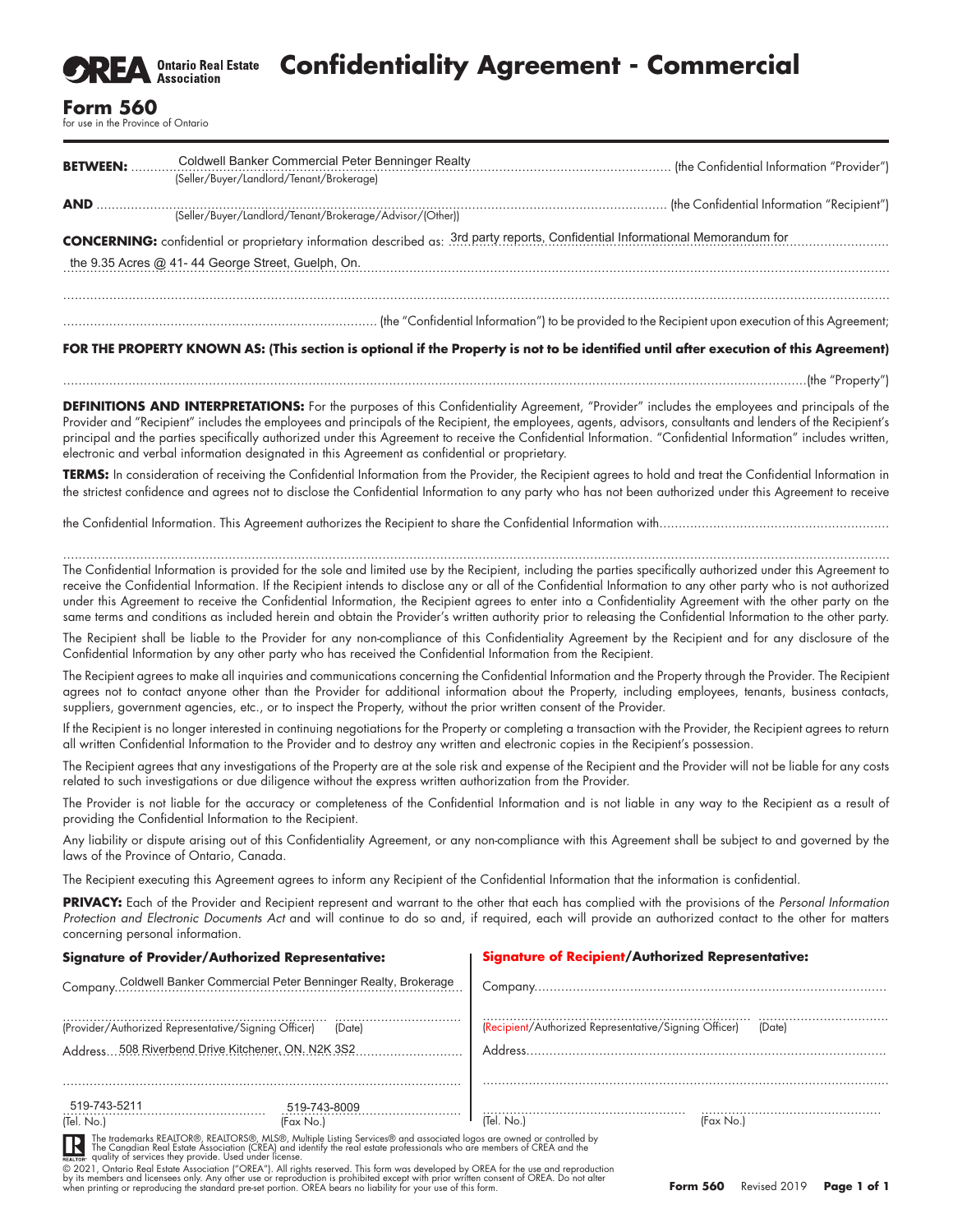|                            | <b>Signature of Provider/Authorized Representative:</b>                                                                   | <b>Signature of Recipient/Authorized Representative:</b>                          |  |
|----------------------------|---------------------------------------------------------------------------------------------------------------------------|-----------------------------------------------------------------------------------|--|
|                            |                                                                                                                           |                                                                                   |  |
|                            | (Provider/Authorized Representative/Signing Officer)<br>(Date)                                                            | (Recipient/Authorized Representative/Signing Officer)<br>(Date)<br><b>Address</b> |  |
| Kitchener, Ontario N2K 3S2 |                                                                                                                           |                                                                                   |  |
| 519-743-5211               | 519-743-8009                                                                                                              |                                                                                   |  |
| (Tel. No.)                 | (Fax No.)                                                                                                                 | (Tel. No.)<br>(Fax No.)                                                           |  |
|                            | <b>FULL The books of ALTORA REALTORA ANCA ALBERT Contract and consisted lesses and consideration of the United States</b> |                                                                                   |  |

The trademarks REALTOR®, REALTORS®, MLS®, Multiple Listing Services® and associated logos are owned or controlled by<br>
maximos quality of services they provide. Used under license.<br>
© 2021, Ontario Real Estate Association (